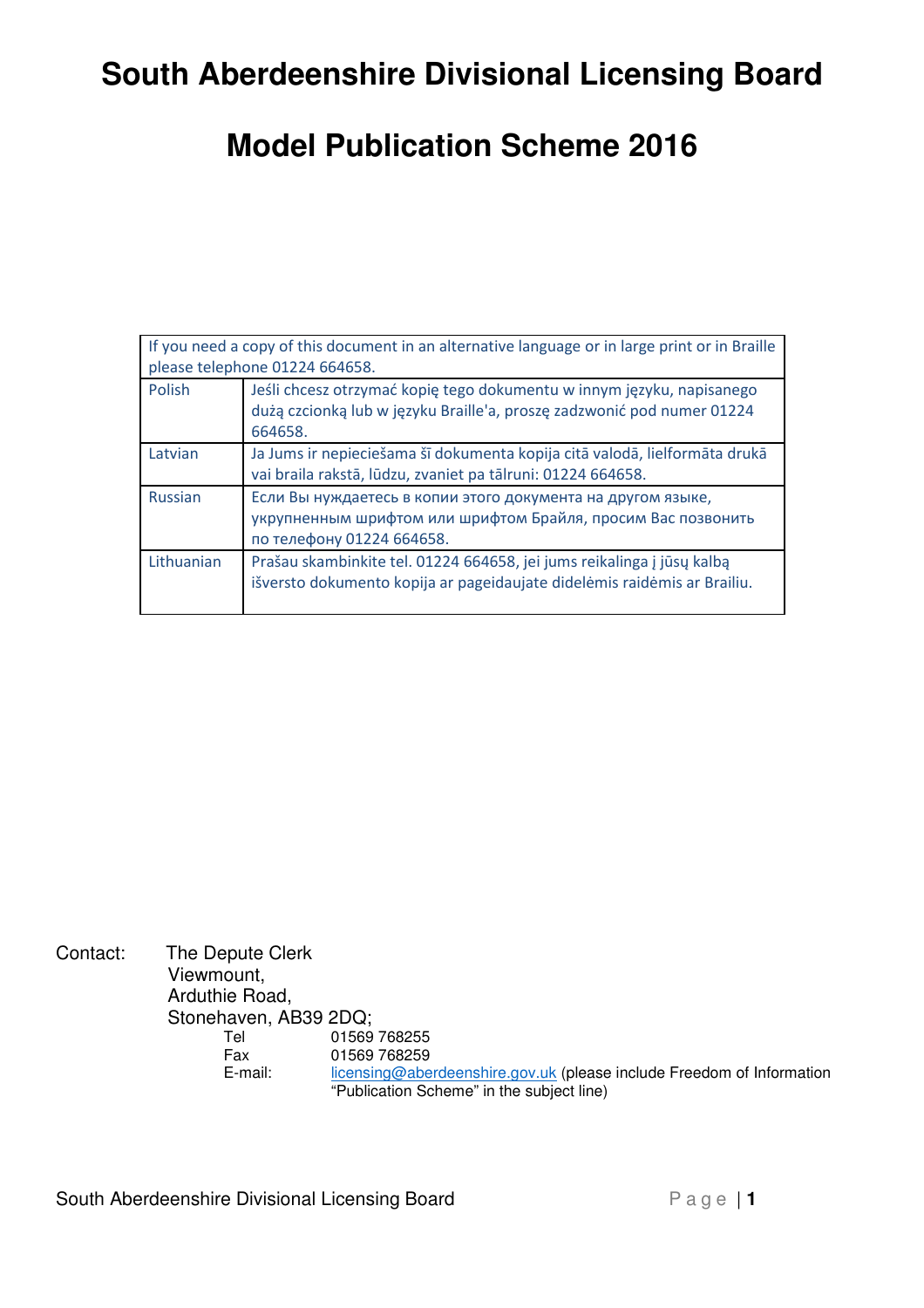#### **Introduction**

The Freedom of Information (Scotland) Act 2002 (The Act) requires Scottish public authorities to adopt and maintain a publication scheme. Authorities are under a legal obligation to:

- (i) Publish the classes of information that they make routinely available
- (ii) Tell the public how to access the information they publish and whether information is available free of charge or on payment.

The Act also allows for the development of model publication schemes which can be adopted by more than one authority. The Commissioner's Model Publication Scheme was approved on 29<sup>th</sup> March 2016.

#### **About This Scheme**

This single Model Publication Scheme has been produced and approved by the Scottish Information Commissioner. It remains in force until such time as the Commissioner's Model Publication Scheme is revised, at which point in time, this Scheme will be revised.

It is suitable for adoption by any authority listed in Parts 3, 5 and 6 of Schedule 1 of the Freedom of Information (Scotland) Act 2002 (councils and other local authority bodies, educational institutions, police authorities)

#### **Adopting the Single Model Publication Scheme 2016**

This single Model Publication Scheme can be adopted only in its entirety, **without amendment.** It commits an authority to:

- **Adopting the model scheme**, and any updates to it, without amendment
- **Publishing the information**, including environmental information, which it holds and which falls within the classes of information below.
- **Ensuring that the way it publishes** its information meets the Model Publication Scheme **Principles**
- **Producing a Guide to Information** which sets out the information the authority publishes through the model scheme, how to access it, whether there is a charge for it and how to get help to access information
- **Notifying the Scottish Information Commissioner** that it has adopted the model scheme.

The Commissioner has issued Guidance to accompany this model scheme www.itspublicknowledge.info/MPS. This is essential reading for authorities adopting the model scheme. It explains the above requirements in further detail and lists the type of information the Commissioner expects authorities will publish under each class of information.

#### **Guide to Information**

An authority adopting this model scheme must produce a guide to the information it publishes through the Scheme. The authority can decide the format of its Guide to information.

The purpose of this guide to information is to:

• allow the public to see what information is available and what is not available in relation to each class;

South Aberdeenshire Divisional Licensing Board P a g e | 2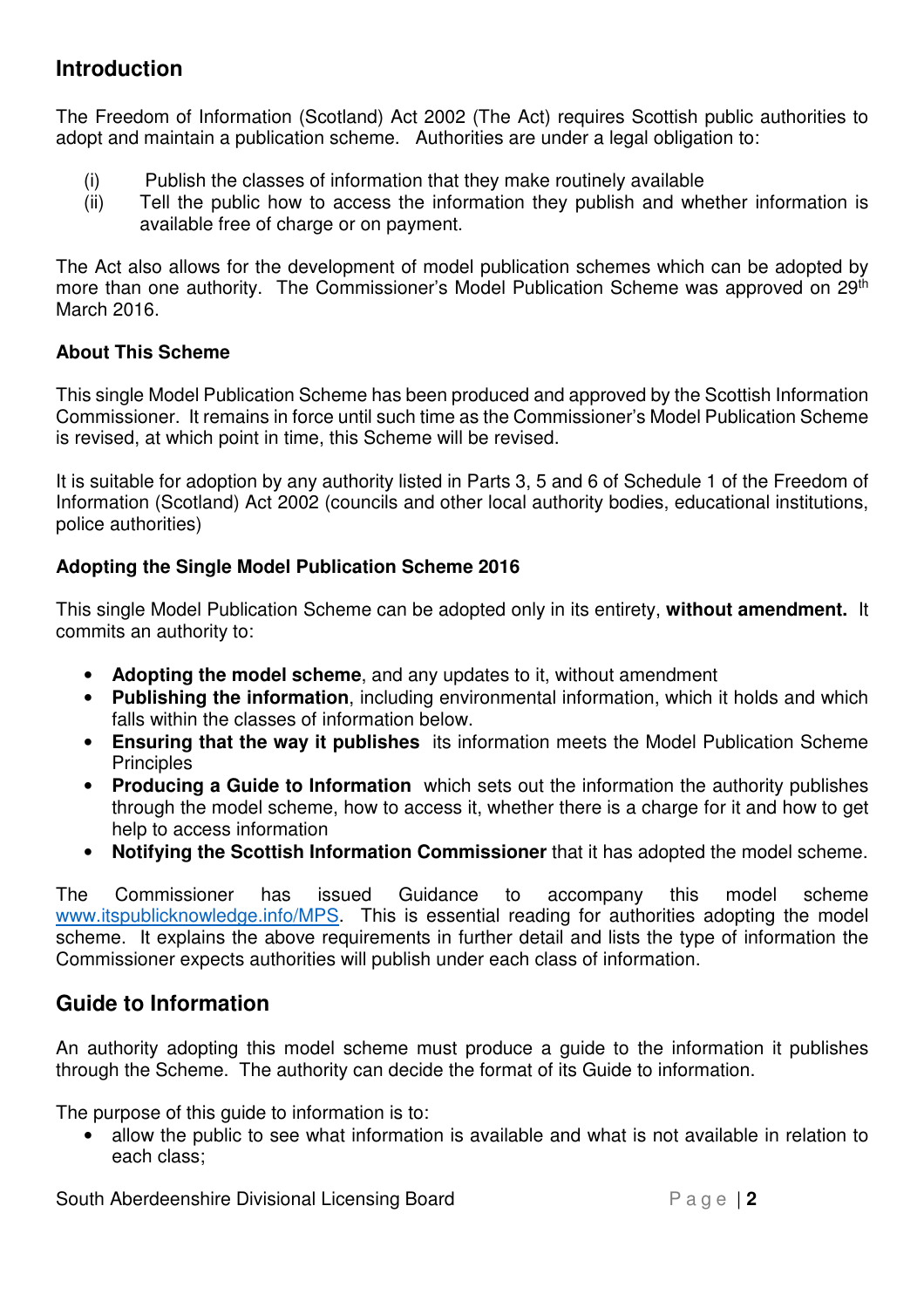- state what charges may be applied ;
- explain how to find the information easily;
- provide contact details for enquiries and to get help with access to the information; and
- explain how to request information that has not been published.

The Guidance is split into sections covering the six Model Publication Scheme Principles:

- 1. availability and formats;
- 2. exempt information;
- 3. copyright and re-use;
- 4. charges;
- 5. contact details; and
- 6. the classes of information that we publish.

These Principles are set out in more detail below.

### **1. Availability and formats**

Information published through this model scheme, should, wherever possible, be made available on the Authority's website.

There must be an alternative arrangement for people who do not wish to, or who cannot access the information either online or by inspection at the authority's premises. An authority may, for example, send out information in paper copy on request (although there may be a charge for doing so).

#### **2. Exempt information**

The authority must publish the information we hold that falls within the classes of information below. If a document contains information that is exempt under Scotland's freedom of information laws (for example sensitive personal data or a trade secret), the authority will remove or redact the information before publication and explain why it has done so.

#### **3. Copyright and re-use**

The authority's Guide to Information must include a copyright statement which is consistent with the fair dealing provisions of the Copyright, Designs and Patents Act 1988. Where the authority does not hold the copyright information it publishes, this should be made clear.

Any conditions applied to the re-use of published information must be consistent with the Re-Use of Public Sector Information Regulations 2015.

The Commissioner recommends that authorities adopt the Open Government Licence and/or the non-commercial Government Licence, produced by the National Archives for their published information.

#### **4. Charges**

The Guide to Information must contain a charging schedule, explaining any charges and how they will be calculated.

No charge may be made to view information on the authority's website or at its premises except where there is a fee set by other legislation, for example for access to some statutory registers.

South Aberdeenshire Divisional Licensing Board P a g e | 3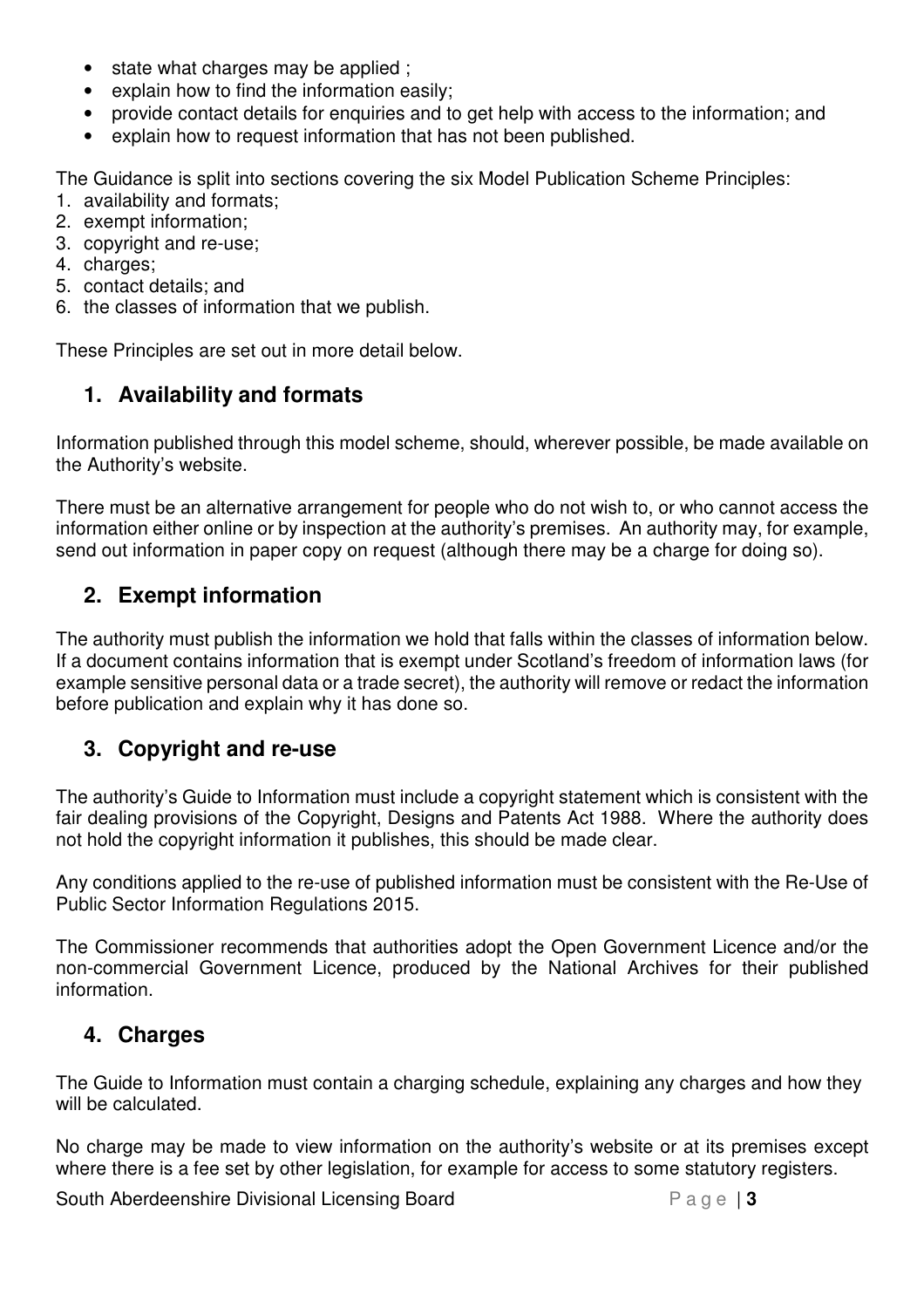The authority may charge for computer discs, photocopying, postage and packing and other costs associated with supplying information. The charge must be no more than these elements actually cost the authority. There may be no further charges for information in Classes 1-7 below. An exception is made for commercial publications (see Class 8 below) where pricing may be made on market value.

The authority must give the recipient advance notice of any charges to be applied.

### **5. Contact details**

The authority must provide contact details for enquiries about any aspect of the adoption of the model scheme, the authority's Guide to Information and to ask for copies of the authority's published information.

The Act requires authorities<sup>1</sup> to provide reasonable advice and assistance to anyone who wants to request information which is not published. The authority's Guide to Information must provide contact details to access this help.

### **6. Duration**

Once published through the Guide to Information, the information should be available for the current and previous two financial years. Where information has been updated or superseded, only the current version need be available (previous versions may be requested from the authority.

The Commissioner's Guidance accompanying this scheme provides lists of the types of information authorities are expected to publish under each class. The authority's Guide to Information should be clear what is available under each class,

South Aberdeenshire Divisional Licensing Board P a g e | 4  $\overline{a}$ 1 Section 15 of the Freedom of Information (Scotland) Act 2002 and Regulation 9 of the Environmental Information (Scotland)(Regulations) 2004